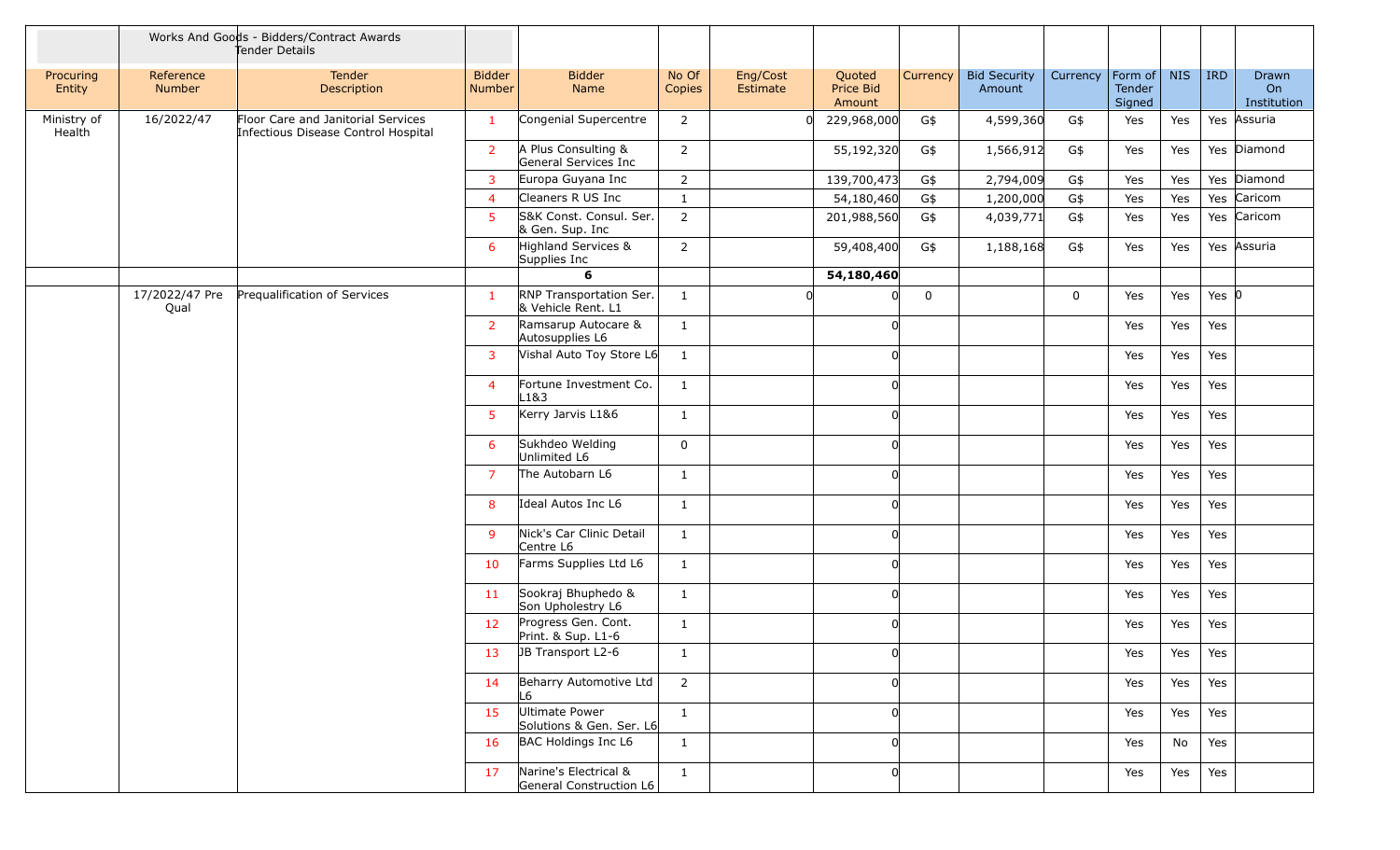|                             | Works And Goods - Bidders/Contract Awards<br>Tender Details |                                                                                 |                                |                                                          |                 |                      |                               |          |                               |             |                                 |     |            |                                                            |
|-----------------------------|-------------------------------------------------------------|---------------------------------------------------------------------------------|--------------------------------|----------------------------------------------------------|-----------------|----------------------|-------------------------------|----------|-------------------------------|-------------|---------------------------------|-----|------------|------------------------------------------------------------|
| Procuring<br>Entity         | Reference<br>Number                                         | Tender<br>Description                                                           | <b>Bidder</b><br><b>Number</b> | <b>Bidder</b><br>Name                                    | No Of<br>Copies | Eng/Cost<br>Estimate | Quoted<br>Price Bid<br>Amount | Currency | <b>Bid Security</b><br>Amount | Currency    | Form of NIS<br>Tender<br>Signed |     | <b>IRD</b> | Drawn<br><b>On</b><br>Institution                          |
|                             | 17/2022/47 Pre<br>Qual                                      |                                                                                 | 18                             | Professional Engineering<br>& Construction Service<br>L6 | $\mathbf{1}$    |                      |                               |          |                               |             | Yes                             | Yes | Yes        |                                                            |
|                             |                                                             |                                                                                 | 19                             | A. Adams Enterprise L1                                   | 0               |                      |                               |          |                               |             | Yes                             | Yes | Yes        |                                                            |
|                             |                                                             |                                                                                 | 20                             | Sawa Incestment Inc                                      | $\overline{2}$  |                      |                               |          |                               |             | Yes                             | Yes | Yes        |                                                            |
|                             |                                                             |                                                                                 | 21                             | Sukraj Industries                                        | $\mathbf{1}$    |                      |                               |          |                               |             | Yes                             | Yes | Yes        |                                                            |
|                             |                                                             |                                                                                 |                                | 21                                                       |                 |                      | O                             |          |                               |             |                                 |     |            |                                                            |
|                             | 18/2022/47                                                  | Provision of Sanitact Services                                                  | $\overline{1}$                 | Service Pros Pest<br>Control                             | 2               | n                    | 5,198,400                     | G\$      |                               | $\mathbf 0$ | Yes                             | Yes |            | Yes No Bid<br>Security<br>Seen                             |
|                             |                                                             |                                                                                 | $\overline{2}$                 | Rid-O-Pest Inc                                           | 1               |                      | 6,570,960                     | G\$      | 131,419                       | G\$         | Yes                             | Yes |            | Yes Nafico Nalico                                          |
|                             |                                                             |                                                                                 | 3                              | Pestex Environmental<br>Solutions                        | $\mathbf{1}$    |                      | 1,800,000                     | G\$      | 36,000                        | G\$         | Yes                             | Yes |            | Yes Dem. Bank                                              |
|                             |                                                             |                                                                                 |                                | 3                                                        |                 |                      | 1,800,000                     |          |                               |             |                                 |     |            |                                                            |
| Ministry of<br>Home Affairs | 25/2022/51                                                  | Procurement of Janitorial & Cleaning<br>Supplies for the Guyana Prision Service | -1                             | General Distributors                                     | $\overline{2}$  | U                    | 11,825,950                    | G\$      | 280,000                       | G\$         | Yes                             | Yes |            | Yes Caricom<br>General<br>Insurance                        |
|                             |                                                             |                                                                                 | 2                              | Supergraphics                                            | $\overline{2}$  |                      | 105,965,400                   | G\$      | 2,120,000                     | G\$         | Yes                             | Yes |            | Yes Premier Ins.                                           |
|                             |                                                             |                                                                                 | 3                              | Pro. Business                                            | 0               |                      | 178,908,000                   | G\$      | 60,000                        | G\$         | Yes                             | Yes |            | Yes Premier                                                |
|                             |                                                             |                                                                                 | $\overline{4}$                 | Caribbean Solutions                                      | $\mathbf{1}$    |                      | 190,692,000                   | G\$      | 3,813,840                     | G\$         | Yes                             | Yes |            | Yes Nafico                                                 |
|                             |                                                             |                                                                                 | 5                              | A. Plus Consulting &<br>General Services Inc             | $\overline{2}$  |                      | 65,718,000                    | G\$      | 1,566,912                     | G\$         | Yes                             | Yes |            | Yes Diamond                                                |
|                             |                                                             |                                                                                 | 6                              | P. Ramrrop & Sons                                        | $\mathbf{1}$    |                      | 69,870,000                    | G\$      | 1,397,400                     | G\$         | Yes                             | Yes |            | Yes Caricom                                                |
|                             |                                                             |                                                                                 | $\overline{7}$                 | Twins Manufacturing<br>Chemist                           | $\mathbf{1}$    |                      | 88,448,568                    | G\$      | 1,768,971                     | G\$         | Yes                             | Yes |            | Yes Premier Ins                                            |
|                             |                                                             |                                                                                 | 8                              | Congenial Supercentre                                    | $\mathbf{1}$    |                      | 69,253,200                    | G\$      | 1,385,065                     | G\$         | Yes                             | Yes |            | Yes Assuria                                                |
|                             |                                                             |                                                                                 | 9                              | Ramkelawan<br>Investments & Services                     | $\mathbf{1}$    |                      |                               | G\$      | 960,960                       | G\$         | No                              | Yes |            | Yes FTP not com.<br>nor signed                             |
|                             |                                                             |                                                                                 | 10                             | MS Trading                                               | $\overline{2}$  |                      | 48,229,800                    | G\$      | 964,596                       | G\$         | Yes                             | Yes |            | Yes Premier Ins                                            |
|                             |                                                             |                                                                                 | 11                             | TP Udit General Store                                    | $\overline{2}$  |                      | 72,858,000                    | G\$      | 1,457,160                     | G\$         | Yes                             | Yes |            | Yes Assuria                                                |
|                             |                                                             |                                                                                 | 12                             | Angad Ganesh Building<br>& Gen. Const.                   | $\mathbf{1}$    |                      | 9,649,000                     | G\$      | 192,000                       | G\$         | Yes                             | Yes |            | Yes Assuria                                                |
|                             |                                                             |                                                                                 | 13                             | Advanced Engineering                                     | $\mathbf{1}$    |                      | 82,640,000                    | G\$      | 274,560                       | G\$         | Yes                             | Yes |            | Yes Premier Ins                                            |
|                             |                                                             |                                                                                 | 14                             | Survival Shopping<br>Complex                             | $\mathbf{1}$    |                      | 9,088,661                     | G\$      | 181,773                       | G\$         | Yes                             | Yes |            | Yes Diamond Ins                                            |
|                             |                                                             |                                                                                 | 15                             | Harrias Chemicals &<br>Laboratory Supplies               | $\mathbf{1}$    |                      | 2,982,500                     | G\$      |                               |             | Yes                             | Yes |            | Yes No Bid Sec.,<br><b>BSDP</b> not<br>com. nor.<br>signed |
|                             |                                                             |                                                                                 | 16                             | HR Distributors                                          | $\overline{2}$  |                      | 115,651,200                   | G\$      | 2,320,000                     | G\$         | Yes                             | Yes |            | Yes Assuria                                                |
|                             |                                                             |                                                                                 | 17                             | Memorex Enterprises                                      | $\mathbf{1}$    |                      | 77,189,400                    | G\$      | 1,543,788                     | G\$         | Yes                             | Yes |            | Yes Assuria                                                |